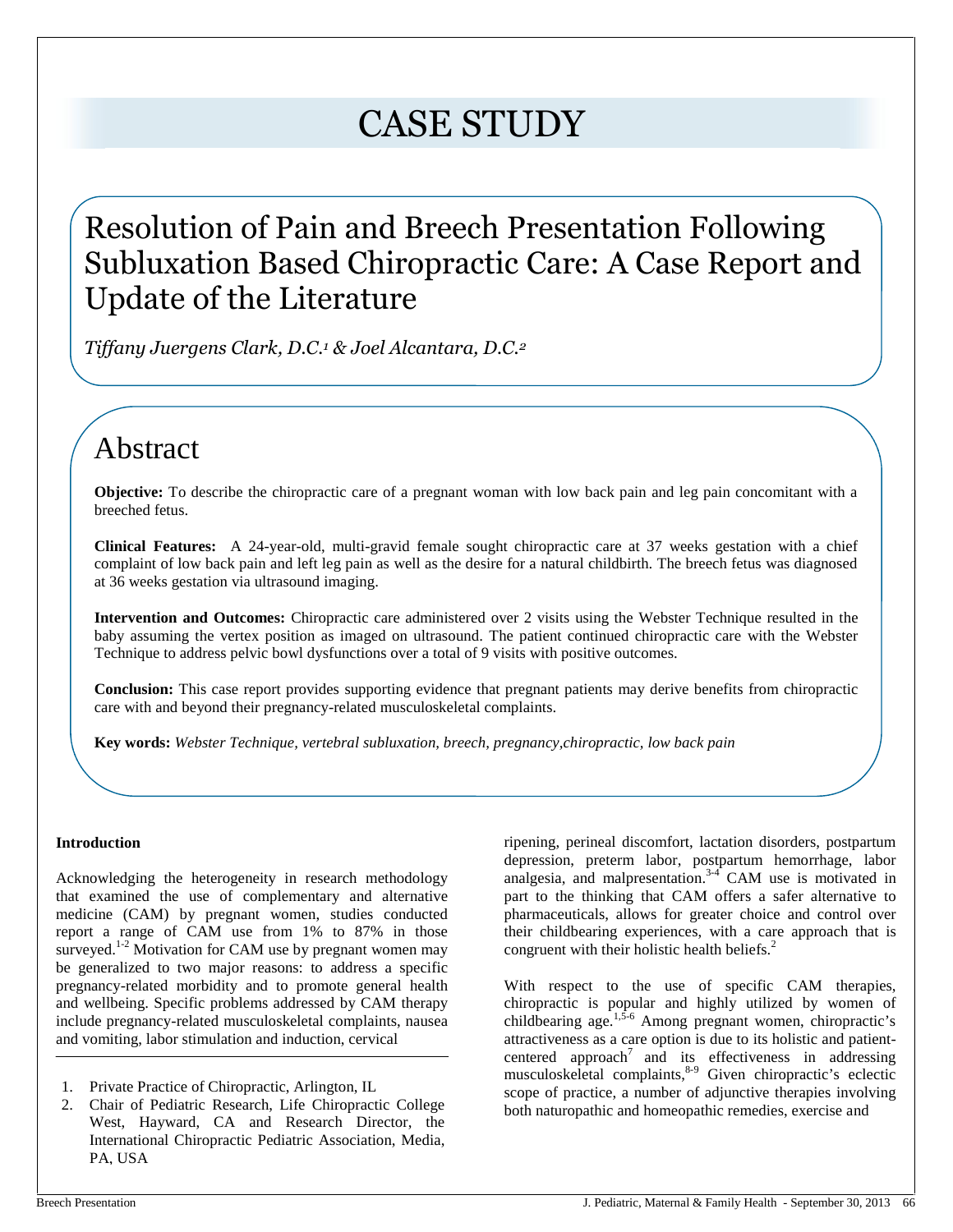rehabilitation techniques, and yoga to list a few provide attractive alternatives to usual medical care.<sup>10</sup>

With chiropractors involved in the care of pregnant patients, the use of the Webster Technique is a popular approach to patient care.<sup>11</sup> To further contribute to evidence-informed practice, we describe the chiropractic care of a patient with pregnancy-related low back pain concomitant with a breech presentation using this technique.

#### **Case Report**

#### *Patient History*

A 24-year-old, multi-gravid female sought chiropractic care at 37 weeks gestation with a chief complaint of low back pain and left leg pain and the desire for a natural childbirth. At the time of clinical presentation, the patient's fetus was breeched as advised by her Obstetrician/Gynecologist. The breech fetus was diagnosed at 36 weeks gestation and a Caesarean birth was scheduled for the birthing.

#### *Examination*

With respect to the patient's low back and left leg pain complaints, onset occurred at 29 weeks of pregnancy after a long car ride. The patient characterized her pain complaint as constant, burning, sharp, and tingling. She rated her low back pain as mild and the left leg pain as moderate. On the verbal analog scale, her overall pain complaints was rated as 5 out of 10, with 10 being the worst pain the patient has ever experienced. The patient indicated that her pain complaints were somewhat relieved by stretching, but was worse with sitting, standing, lifting, sleeping, and walking.

## *Intervention*

The attending chiropractor offered the patient a trial of chiropractic care utilizing the Webster Technique<sup>11</sup> to address sites of pelvic bowl dysfunction/subluxation. The patient was positioned prone on the adjusting table for evaluation with the use of an abdominal pregnancy pillow to accommodate the growing fetus and for comfort. In keeping with the analysis portion of the Webster Technique, both legs were flexed bilaterally in the heel-to-buttocks maneuver. Relative resistance was noted on the left leg compared to the right and a left sacral subluxation was strongly indicated. Motion palpation of the patient's left sacrum and sacroiliac joint confirmed a left sacral subluxation (i.e., P-L or sacral  $+\Theta$ y).

With the patient in the prone position as previously described, three posterior to anterior thrusts were made to the left posterior aspect of the patient's sacrum were made using the "cock-and-drop" mechanism of the chiropractic table (Heritage 5, Thomas Table Company, Davenport). The heelto-buttock maneuver was performed again and the sacral dysfunction was found to be addressed based on an equal resistance in both legs. The patient was repositioned in the supine position to examine the integrity of her round ligaments. Trigger points were palpated along the left and right round ligaments. A slight inferior to superior bilateral contact was made with the thumbs on the round ligaments and a sustained pressure was applied until a "release" was palpable

by the attending chiropractor.

#### *Outcome*

The Webster Technique was administered once a day for two days as described above. According to the patient, her fetus shifted from the breech to vertex position following the second visit as confirmed by ultrasound imaging. The patient continued with her chiropractic care resulting in a total of 9 visits with the Webster Technique applied at each visit.

Spinal subluxations were noted at the  $C_2$ ,  $C_5$ ,  $T_4$ ,  $L_5$ , vertebral bodies and sacrum, associated with local hypertonicity, tenderness and decreased intersegmental motion. Muscular hypertonicity was noted at the cervical, thoracic, and lumbar paraspinal region. Cervical, thoracic, lumbar, and sacral adjustments were provided using Diversified Technique characterized as high velocity, low amplitude thrusts to address sites of vertebral subluxations. Commonly adjusted spinal segments were  $C_2$  (i.e., PR),  $T_4$  (i.e., PR),  $L_5$  (PR), and sacrum (P-R). The patient's low back and leg pain complaints were improved by  $50\%$  on the  $5<sup>th</sup>$  visit. Continued care resulted in continued improvement.

# **Discussion**

## *Practice Activity*

In the most recent practice analysis released by the National Board of Chiropractic Examiners, chiropractor responders indicated as rarely seeing pregnant patients within the past year.<sup>12</sup> When they did care for a pregnant patient, 72% indicated managing the patient in a co-management environment with 40% indicating as referring the majority of patients for consultation, further diagnostics, or treatment. Given this information, the chiropractic care of pregnant would seem to be developing as a specialty practice.

To date, the most comprehensive characterization of chiropractors and their pregnant patients is the study by Alcantara and colleagues. $13$  In a practice-based research network (PBRN), 126 pregnant patients were characterized. The average patient age was 30.56 years with an average gestational age of 29.42 weeks at chiropractic presentation. Approximately 25% of the patients indicated presenting for "wellness care." A total of 241 presenting complaints were indicated by the patient population with low back pain localized to the lumbar spine as the most common site of complaint. A majority of the patients reported a high perceived effectiveness in the chiropractic care they were receiving. In the PBRN study by Alcantara and colleagues<sup>13</sup>, response to inquiries on the specific effects of the chiropractic adjustment were categorized to 2 main domains consisting of decreased pain and improved function with "other" as the 3<sup>rd</sup> category due to heterogeneity of indicated responses.

Recently, Stuber and  $\text{colleagues}^{14}$  conducted a literature review for possible adverse events from spinal manipulation in the pregnant and postpartum periods. The databases PubMed, CINAHL and the Index to Chiropractic Literature were examined for articles published in English and French in the peer-reviewed literature on the stated topic. The authors found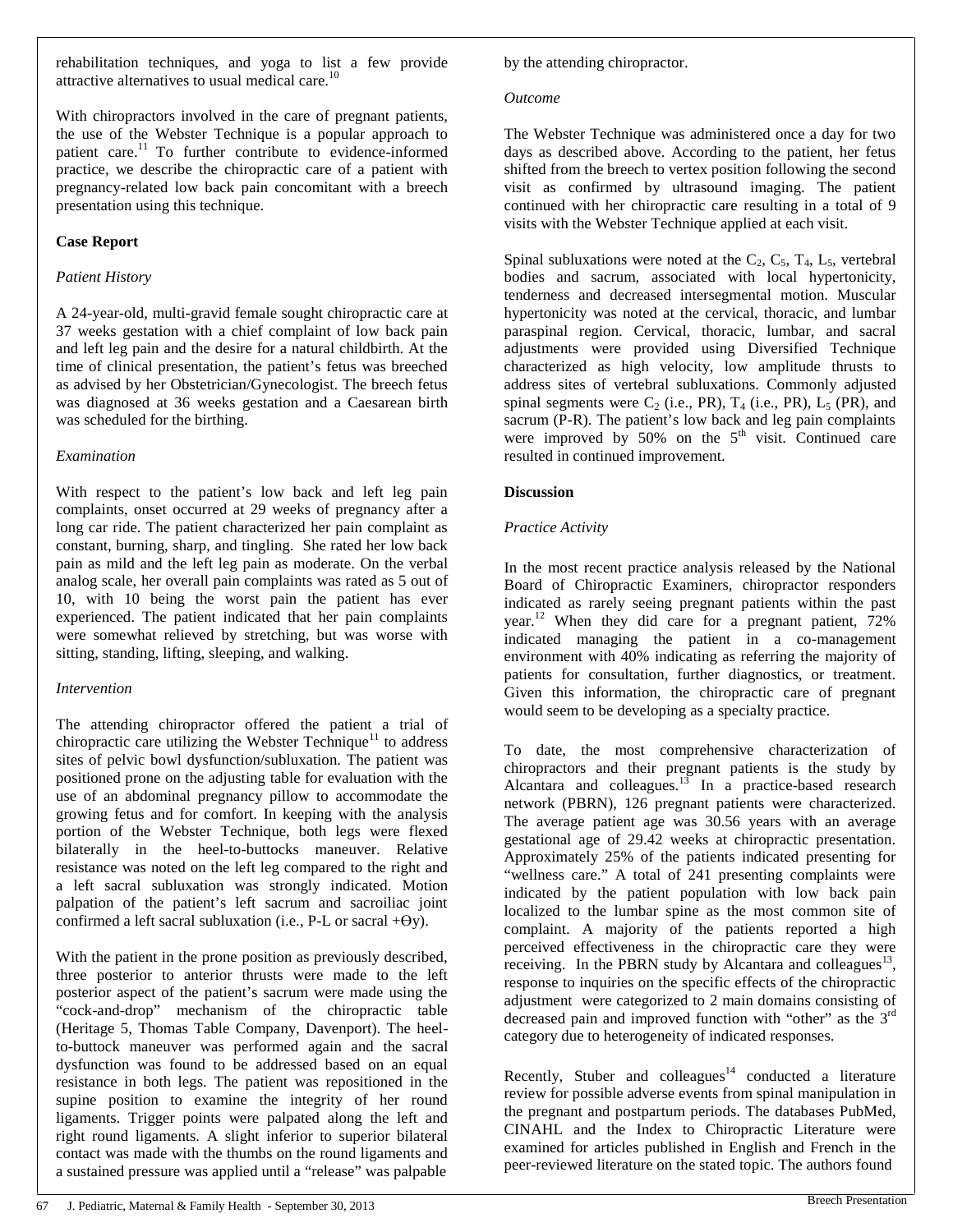5 articles identifying adverse events in seven subjects following spinal manipulation along with two systematic reviews. The articles were published between 1978 and 2009. Two articles described adverse effects from spinal manipulation on two postpartum patients while three articles on five patients with adverse effects involved spinal manipulation in pregnant patients. Injury severity ranged from minor injury such as increasing pain after treatment that resolved within a few days to more severe injuries including fracture, stroke, and epidural hematoma. SIGN scoring of the prospective observational cohort study and systematic reviews indicated acceptable quality.

Stuber and his co-authors. $14$  also commented on the possibility that SMT may be contraindicated in pregnant and postpartum patients given their hormonal and hypercoagulability status. The brothers Alcantara<sup>15</sup> critiqued this paper and cautioned that such an admonishment must be examined with caution given that SMT performed by various practitioners of manual therapy are not the same and aspects of what constitutes absolute and relative contraindications to SMT and overall safety need to be further characterized in the pregnant population.

The brothers Alcantara<sup>15</sup> noted that SMT is the primary mode of care approach for chiropractors and arguably, chiropractors are the best trained and have the most experience in delivering this type of patient care. The array of SMT techniques performed by chiropractors are varied and span the spectrum from low to high with respect to the velocity and amplitude of force applied, with or without the assistance of a mechanical device. Despite the popularity of the high velocity, low amplitude (HVLA) thrust type SMT in many chiropractic clinical studies, many more "techniques" are utilized by chiropractors (and other manual therapists) in clinical practice and specifically in the care of pregnant patients.

This flexibility in technique must be acknowledged as a consideration in the indications, contraindications and judicious application of SMT in patients during pregnancy and the postpartum period. Furthermore, if one examines the prevalence or incidence of stroke in the pregnant population compared to the general female population; pregnancy alone (barring specific etiologies), does not confer an increase in the prevalence or incidence of stroke.<sup>16</sup>

The effectiveness of chiropractic for pregnancy-related low back pain has been examined in only a handful of studies. The reviews by Stuber and Smith<sup>17</sup>, Khorsan at al.<sup>18</sup> and Zerdecki and Passmore<sup>19</sup> have been examined by Alcantara and colleagues. <sup>13</sup> Although some measure of support on the effectiveness in the treatment of pregnancy-related low back pain have been provided by the  $3$  reviews<sup>17-19</sup>, the evidence for chiropractic's effectiveness was best described as emergent. Recently, Sadr et al.<sup>20</sup> utilized a qualitative research design to examine the treatment experience or clinical impressions with low back pain in 11 pregnant chiropractic patients and 10 chiropractors, respectively.

Five themes emerged out of the chiropractor and patient interviews. The themes involved treatment and effectiveness, chiropractor-patient communication, pregnant patient presentation and the chiropractic approach to pregnancy care,

safety considerations and self-care. In terms of effectiveness, both the chiropractors and their patients indicated effectiveness on the part of chiropractic.

Murphy and colleagues<sup>21</sup> examined prospectively the response of pregnant patients with pregnancy-related lumbopelvic pain. Data on 115 patients were collected at baseline and on 78 patients at the end of the active treatment. Disability was measured using the Bournemouth Disability Questionnaire (BDQ). Pain intensity was measured using the Numerical Rating Scale for pain (NRS). Patients were also asked to selfrate their improvement. Care was provided by a chiropractic physician/physical therapist team. Fifty-seven patients (73%) reported their improvement as either "excellent" or "good."

The mean patient-rated improvement was 61.5%. The mean improvement in BDQ was 17.8 points. The mean percentage of improvement in BDQ was 39% and the median was 48%. Mean improvement in pain was 2.9 points. Fifty-one percent of the patients had experienced clinically significant improvement in disability and 67% patients had experienced clinically significant improvement in pain. Patients were seen an average 6.8 visits. Follow-up data for an average of 11 months after the end of treatment were collected on 61 patients. Upon follow-up, 85.5% of patients rated their improvement as either "excellent" or "good." The mean patient-rated improvement was 83.2%. The mean improvement in BDQ was 28.1 points.

The mean percentage of improvement in BDQ was 68% and the median was 87.5%. Mean improvement in pain was 3.5 points. Seventy-three percent of the patients had experienced clinically significant improvement in disability and 82% patients had experienced clinically significant improvement in pain. Peterson and colleagues<sup>22</sup> performed a pilot randomized controlled trial to compare the efficacy of exercise, spinal manipulation, and a mind-body therapy called Neuro Emotional Technique for the treatment of pregnancy-related low back pain. The women were randomly allocated into one of three treatment groups using which paralleled their prenatal care schedule.

The primary outcome measure was the Roland Morris Disability Questionnaire and the secondary outcome measure was the Numeric Pain Rating Scale. Intention to treat analysis was conducted. Fifty-seven participants were randomized into the exercise ( $n = 22$ ), spinal manipulation ( $n = 15$ ), and Neuro Emotional Technique ( $n = 20$ ). At least 50% of participants in each treatment group experienced clinically meaningful improvement in symptoms based on the Roland Morris Disability Questionnaire. At least 50% of the exercise and spinal manipulation participants also experienced clinically meaningful improvement for the Numeric Pain Rating Scale. There were no clinically meaningful or statistically significant differences between groups in any analysis.

The authors concluded that a pilot study as described was feasible for recruitment, compliance, safety, and affordability for a larger trial. Spinal manipulation and exercise generally performed slightly better than did Neuro Emotional Technique for improving function and decreasing pain. However, this must be examined with caution since the study was not adequately powered to detect the between-group differences as statistically significant. Since the review by Alcantara and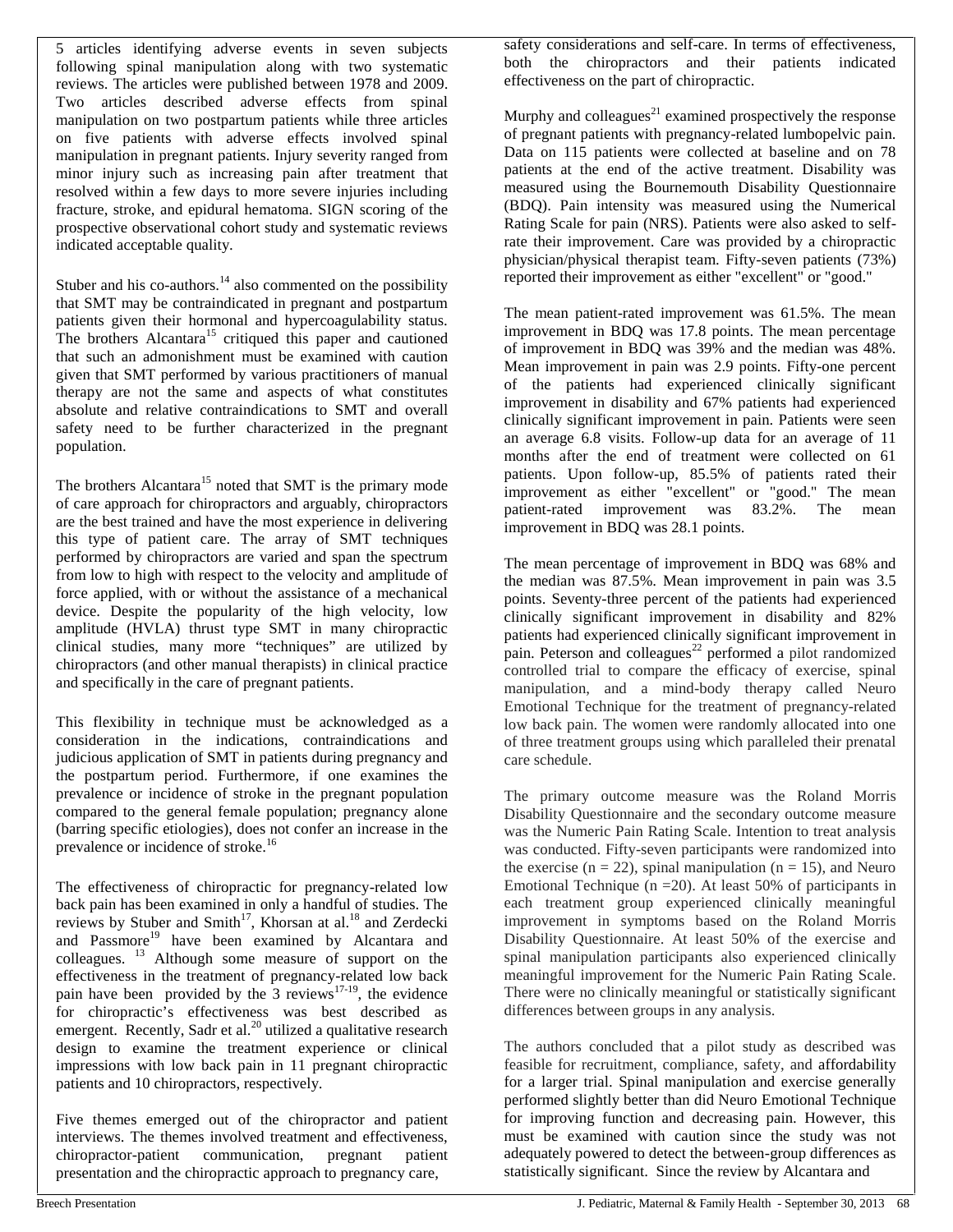colleagues<sup>13</sup>, a number of articles have been published on the success of chiropractic care in pregnant patients. We examined the literature using Pubmed [2009-2012] and Index to chiropractic Literature [2009-2012] for this update. Primary investigation reports in the English language involving pregnancy and chiropractic were included for review.

Hwang<sup>23</sup> described the successful care of a 28-year-old female at 32 weeks gestation with sharp, stabbing pain starting at the left sacroiliac joint and radiating into the posterior left thigh. The patient experienced 50% relief from the frequency and intensity of pain within two weeks of chiropractic care using drop table mechanisms and 90% improvement in function and decrease in pain occurred by the 6th week, despite re aggravation of her condition from a fall during her 4th week of care.

Alcantara and  $Cossette^{24}$  described the successful care of a pregnant patient with intractable migraine headaches during pregnancy. Ohm and colleagues<sup>25</sup> described a 26-yr-old nulliparous female attended to during a home birth delivery with 3 midwives and her chiropractor. With lack of cervical dilation, descent and diminished uterine contractions along with decreased fetal heart tones at 23 hours of labor, a consensus was reached to initiate chiropractic care with the Webster Technique. The result of care was stronger and more frequent contractions with stabilized fetal heart tones. At 28 hours, the fetus was determined to be asynclitic.

The midwives attempted various patient positioning and more homeopathic remedies, performing a surgical rupture of the patient's membranes with recommendation of further chiropractic care. At 34 hours of labor, the attending chiropractor performed the psoas release and a ½ hour later, the patient was at complete cervical dilation. The labor progressed rapidly thereafter and a healthy baby girl was born. Sipko and colleagues<sup>26</sup> examined 30 women in their eighth month of pregnancy and through 3 months after childbirth and found that the most frequently irritated ligaments in the lumbar region were the interspinous (60%), iliolumbar (40%), and sacroiliac (36%) ligaments.

Grand rounds format examining sacroiliac joint dysfunction<sup>27</sup> and multi-disciplinary management of pelvic girdle instability<sup>28</sup> during pregnancy has been reported. Phillips<sup>29</sup>reported that musculoskeletal and radicular pain can be successfully treated by a concurrent protocol of spinal manipulative therapy, craniosacral therapy, and dynamic body balancing techniques. Two patients were primiparous, three were gravid 3 para 2. All paragravida patients had similar histories of extreme radiculitis and prolonged first and second stage labors.

Marriott<sup>30</sup> provided an overview of diabetes and gestational diabetes mellitus, including their classifications, diagnosis, and management. Andrew $^{31}$  examined the concept of Non-Optimal Fetal Positioning in relationship to pelvic dysfunction in pregnancy to inform clinical practice. Van Loon<sup>32</sup> addressed intercostal neuralgia. Browning<sup>33</sup> explored the current evidence base on low back and pelvic girdle pain of pregnancy with recommendations for diagnosis and clinical management. Aas-Jakobsen and colleague<sup>34</sup> characterized pregnant women who sought chiropractic care in Norway.

Nightingale<sup>35</sup> reviewed the nutritional factors that affect postpartum depression. Cohn and Minnich<sup>36</sup> described the effects of care during two pregnancies – the first after five weeks of care, which was nonviable and the second at thirteen weeks of care, which was a successful conception. The second pregnancy was carried to term with no complications.

Gregory and Rowell<sup>37</sup> described the successful care of a 33year-old, 3-month postpartum female with pelvic girdle dysfunction and low back pain which she had suffered from since the birth of her daughter. Peterson and Peterson<sup>38</sup> evaluated the use of manual muscle testing to identify fetal sex in women in a prospective case series of 27 sequential pregnant patients who did not know the sex of their fetus. Fourteen girl babies and 13 boy babies were born. Manual muscle testing accurately predicted the sex 13 times.

Howell<sup>39</sup> reported the successful care of two patients with Symphysis Pubis Dysfunction (SPD). Stone-McCoy and Abbott $^{40}$  described the care of a 29 year old female with polycystic ovary syndrome. After 4 months of care, the patient was able to conceive and deliver a healthy child. Wolcott and Hughes $41$  described the care of a 28 year old woman with a two year history of subfertility following ovarian cancer and subsequent laparoscopy. The patient was able to conceive following  $14$  chiropractic visits. Peterson<sup>42</sup> described the successful care of a pregnant patient with heartburn.

The patient in the case reported presented with pregnancyrelated low back pain and leg pain. In addition, she intimated that her fetus was in a breech position as determined by ultrasound imaging with a Caesarean birth planned by her Ob/Gyn. The patient indicated to her chiropractor that she would have preferred to have a natural childbirth. Historically, pregnant women with breech presentations have turned to chiropractors in the hopes of facilitating a natural childbirth. A popular approach to patient care in such patients is the Webster Technique.

Ohm and Alcantara<sup>11</sup> recently clarified in this *Journal* the philosophical, theoretical and clinical framework of the Webster Technique through a historical perspective with clarification of its clinical utility. We encourage the reader to access this article for details. Since the narrative systematic review by Alcantara and colleagues<sup>13</sup> on pregnancy care and chiropractic, a number of publications describe the continued success of the Webster Technique in pregnant patients. To the best of our knowledge, the largest cohort of pregnant women under Webster care examined prospectively was performed by Alcantara and colleagues.<sup>43</sup>

In a practice-based research network, a convenience sample of 81 pregnant women (ave. age =32.4 years) were monitored . Of the 81 subject, 63 (70%) reported a correction to the vertex position. Unfortunately, previous or concurrent care included external cephalic version, slant board, acupuncture, moxabustion, homeopathy and various forms of exercises. These confounders are reflective of the limitations of performing research in a practice-base setting. The rest of the literature involved case reports.

Stone-McCoy and colleagues<sup>44</sup> described a 33-year old expectant mother with a breech presentation. Following 9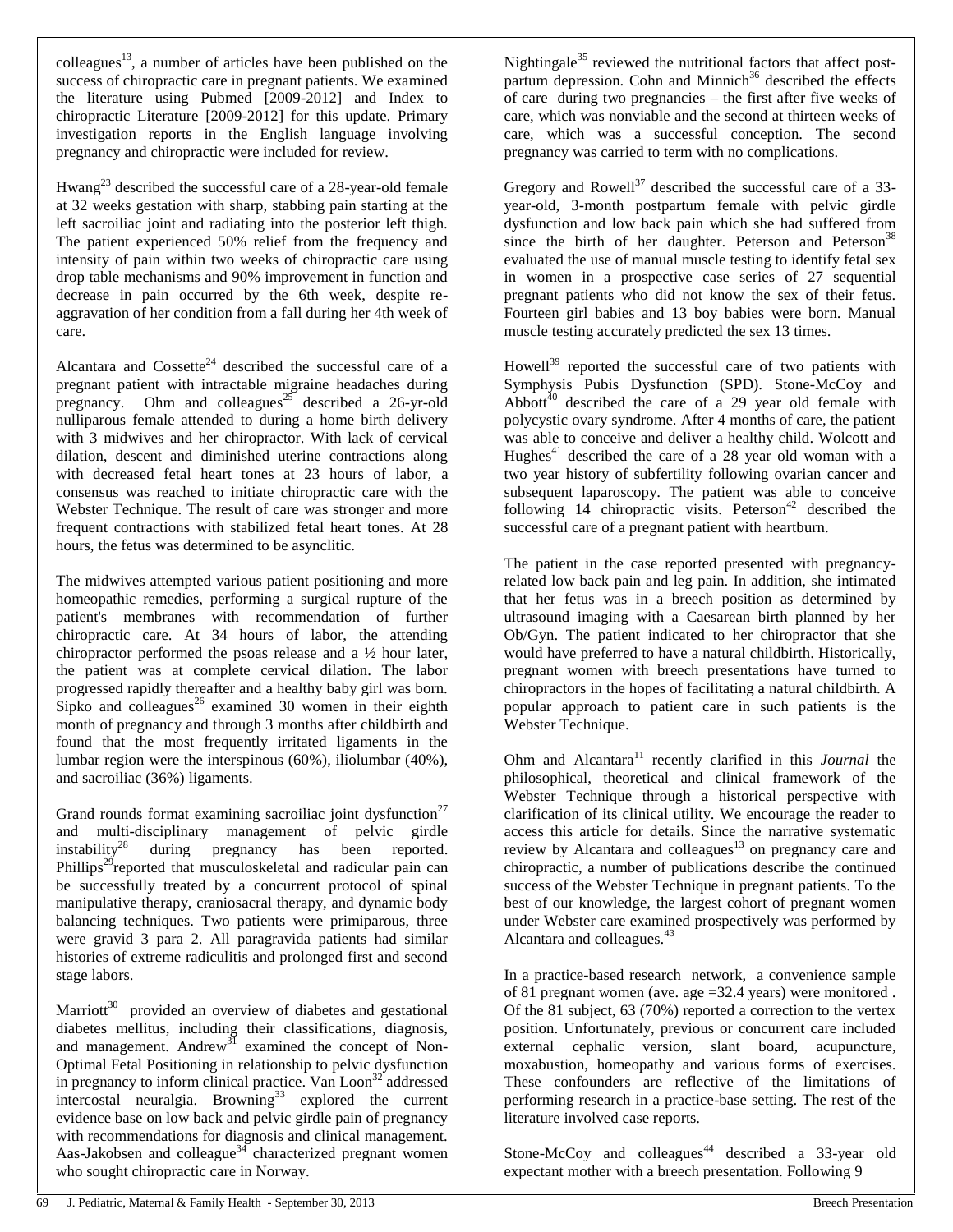visits with Webster care, the fetus presented vertex and a normal vaginal birth proceeded. Alcantara and colleagues<sup>45</sup> described the successful chiropractic care of five women during pregnancy with breech presentations using the Webster Technique.

Stone-McCoy and Slikwa<sup>46</sup> described a  $37$  year old woman pregnant 35 weeks with her third child in breech position. The Webster Technique were administered, as well as light effleurage trigger point therapy and home exercises. After five Webster Technique adjustments, the fetus turned from a frank breech position to a vertex, head-down position. Rubin<sup>47</sup> used 9. the Activator Adjusting Instrument (AAI) in conjunction with the Webster's Protocol in 3 women with breech presentations. Each fetus successfully turned within 4 visits. Of the three, two went on to have normal vaginal deliveries while one developed other complications during delivery and required an emergency C-section.

As with all case reports, we caution the reader the generalizability of the case reported. The lack a control group, spontaneous remission, self-limiting course and natural history of the disorder, subjective validation, and expectations for clinical resolution on the part of the patient make cause and effect inferences challenging. Nonetheless, case reports provide measure of evidence, describe the clinical encounter and inform the design of higher level research designs.

#### **Conclusion**

We described the successful care of a pregnant patient presenting with pregnancy-related low back pain and leg pain concomitant with a breech presentation. This and other publications reviewed provide some measure of chiropractic effectiveness in the care of pregnant patients. We encourage continued research with this patient population under chiropractic care.

## **References**

- 1. Bishop JL, Northstone K, Green JR, Thompson EA. The use of Complementary and Alternative Medicine in pregnancy: data from the Avon Longitudinal Study of Parents and Children (ALSPAC). Complement Ther Med 2011;19(6):303-10.
- 2. Hall HG, Griffiths DL, McKenna LG. The use of complementary and alternative medicine by pregnant women: a literature review. Midwifery 2011;27(6):817-  $24.$
- 3. Allaire AD, Moos MK, Wells SR. Complementary and alternative medicine in pregnancy: a survey of North Carolina certified nurse-midwives. Obstet Gynecol 2000;95(1):19-22.
- 4. Bayles BP. Herbal and other complementary medicine use by Texas midwives. J Midwifery Women's Health 2007;52(5):473-78.
- 5. Wang SM, DeZinno P, Fermo L, William K, Caldwell- Andrews AA, Bravement F, Kain ZN. Complementary and alternative medicine for low-back pain in pregnancy: a cross-sectional survey. J Altern Complement Med 2005;11(3):459-64.
- 6. Allaire AD, Moos MK, Wells SR. Complementary and alternative medicine in pregnancy: a survey of North Carolina certified nurse-midwives. Obstet Gynecol 2000;95(1):19-23.
- 7. Gatterman MI. A patient-centered paradigm: a model for chiropractic education and research. J Altern Complement Med. 1995 Winter;1(4):371-86.
- 8. Coulter ID, Hurwitz EL, Adams AH, Genovese BJ, Hays R, Shekelle PG. Patients using chiropractors in North America: who are they, and why are they in chiropractic care? Spine (Phila Pa 1976). 2002;27(3):291-6.
- 9. Hurwitz EL, Coulter ID, Adams AH, Genovese BJ, Shekelle PG. Use of chiropractic services from 1985 through 1991 in the United States and Canada. Am J Public Health. 1998;88(5):771-6.
- 10. National Board of Chiropractic Examiners. Practice Analysis of Chiropractic: Professional functions and treatment procedures. Accessed Nov 20, 2012 at: http://www.nbce.org/pdfs/practice analysis/chapter\_09.pdf).
- 11. Ohm J, Alcantara J. The Webster Technique: Definition, Application and Implications. Journal of Pediatric, Maternal & Family Health - *Chiropractic* 2012; 2012(2):49-53.
- 12. National Board of Chiropractic Examiners. Practice Analysis of Chiropractic: Professional functions and treatment procedures. Accessed Nov 20, 2012 at: http://www.nbce.org/pdfs/practice analysis/chapter\_08.pdf
- 13. Alcantara J, Ohm J, Kunz K, Alcantara JD, Alcantara J. The characterisation and response to care of pregnant patients receiving chiropractic care within a practice based research network. Chiropr J Aust. 2012;42(2):60-7.
- 14. Stuber KJ, Wynd S, Weis CA. Adverse events from spinal manipulation in the pregnant and postpartum periods: a critical review of the literature. Chiropr Man Therap. 2012;20:8.
- 15. Alcantara J, Alcantara JD, Alcantara J. Adverse events associated with spinal manipulation during pregnancy and the postpartum period: further considerations. Accessed Nov 11, 2012 at: http://chiromt.com/content/20/1/8/comments
- 16. Kittner, SJ, Stern BJ, Feeser BR, Hebel JR, Nagey DA, Buchholz DW, Earley CJ, Johnson CJ, Macko RF, Sloan MA, Wityk, RJ, Wozniak, MA. Pregnancy and the Risk of Stroke. N Engl J Med 1996; 335:768-774.
- 17. Stuber KJ, Smith DL. Chiropractic treatment of pregnancy-related low back pain: a systematic review of the evidence. J Manipulative Physiol Ther. 2008;31(6):447-54.
- 18. Khorsan R, Hawk C, Lisi AJ, Kizhakkeveettil A. Manipulative therapy for pregnancy and related conditions: a systematic review. Obstet Gynecol Surv. 2009;64(6):416-27.
- 19. Zerdecki L, Passmore S. Chiropractic evaluation and management of the pregnant patient: an update from recent literature. Midwifery Today Int Midwife. 2008 Autumn;(87):28-9, 67-8.
- 20. Sadr S, Pourkiani-Allah-Abad N, Stuber KJ. The treatment experience of patients with low back pain during pregnancy and their chiropractors: a qualitative study. Chiropr Man Therap. 2012;20(1):32.